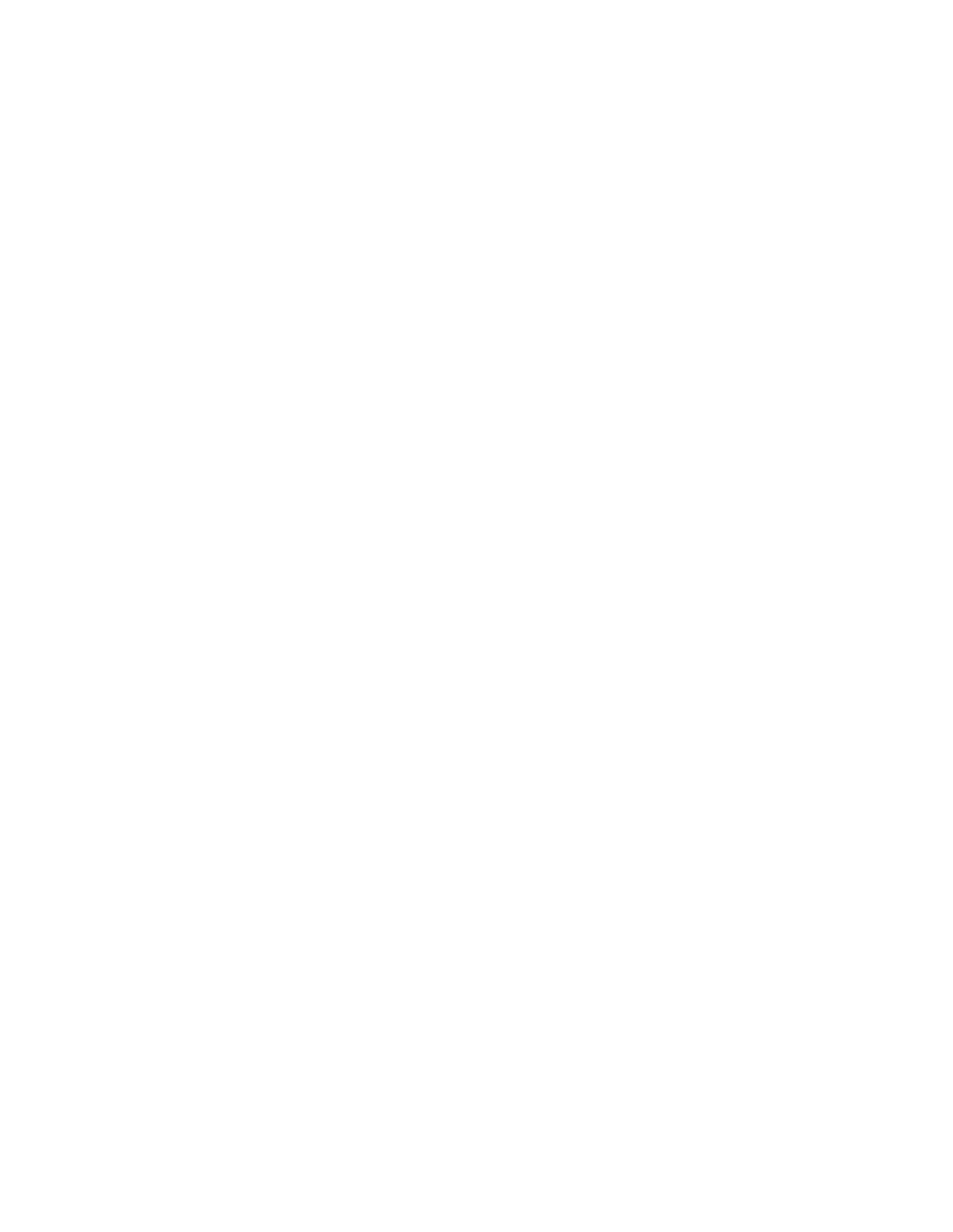**Results of the 2007 Forums on** 

Access to

# **Health Care**

# for all **Alameda County Residents**



 **Alameda County Board of Supervisors**

**2008**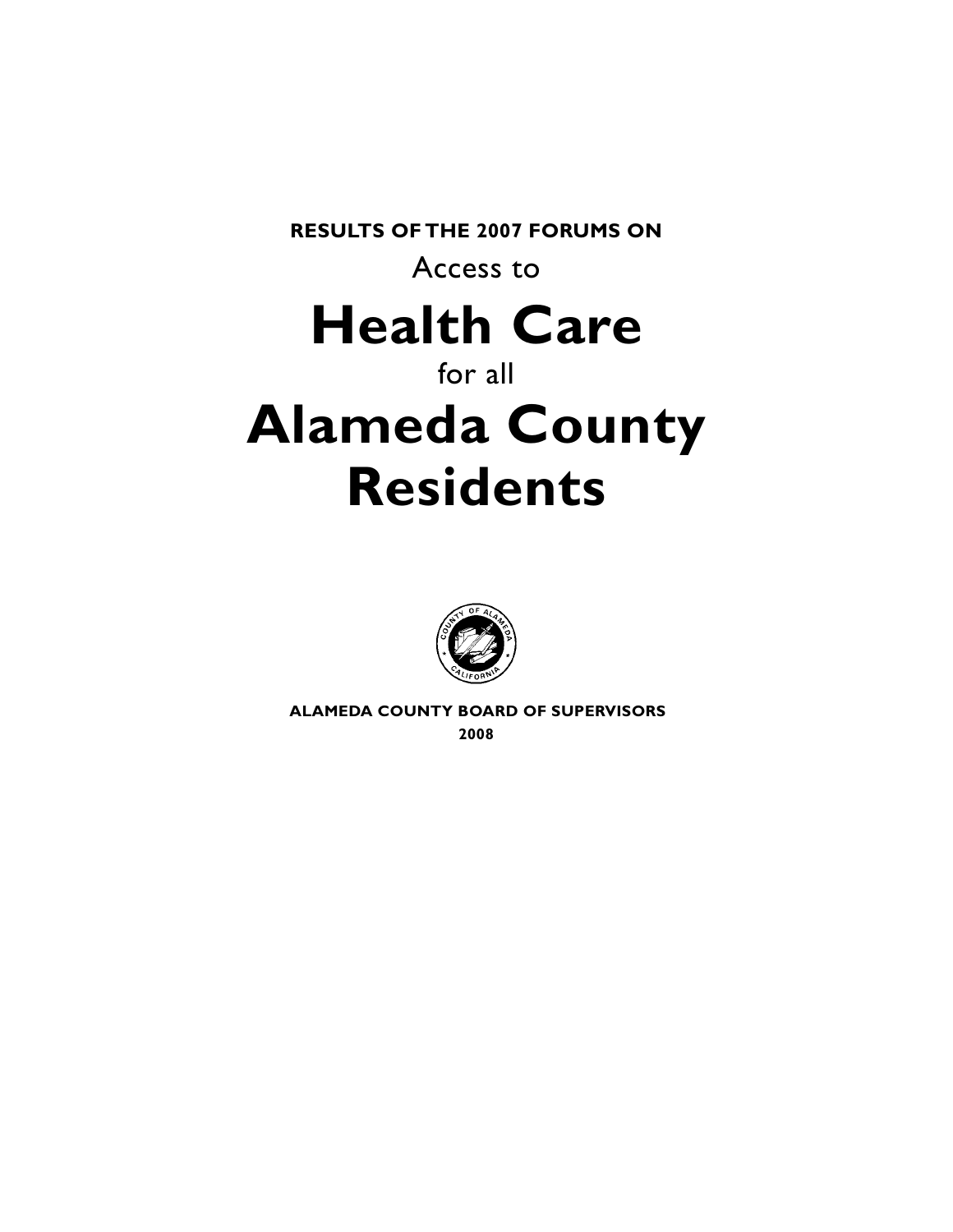**Jane Garcia**, CEO of La Clinica de La Raza, **Supervisor Alice Lai-Bitker**, and **Sherrie Lowenstein** from the California DEPT. OF MANAGED H<mark>EALTH CAR</mark>

> **Supervisor Nate Miley**  speaks at the **CHERRYLAND** forum

**Keith Carson**  addresses the audience the NORTH OAKLAND<br>.FORUM

Supervisor **Gail Steele** and staff **Lee Perez** speak to participants of the Hayward forum

Fremont October 4, 20 Ca. **Assemblymember Alberto Torrico** and **Supervisor Scott Haggerty** talk with attendees at the Fremont forum.  $HE$ FORUM Supervisor

THE COMMUNITY FORUM IN NORTH OAKLAND BEGINS

**Community For** 

on Health Car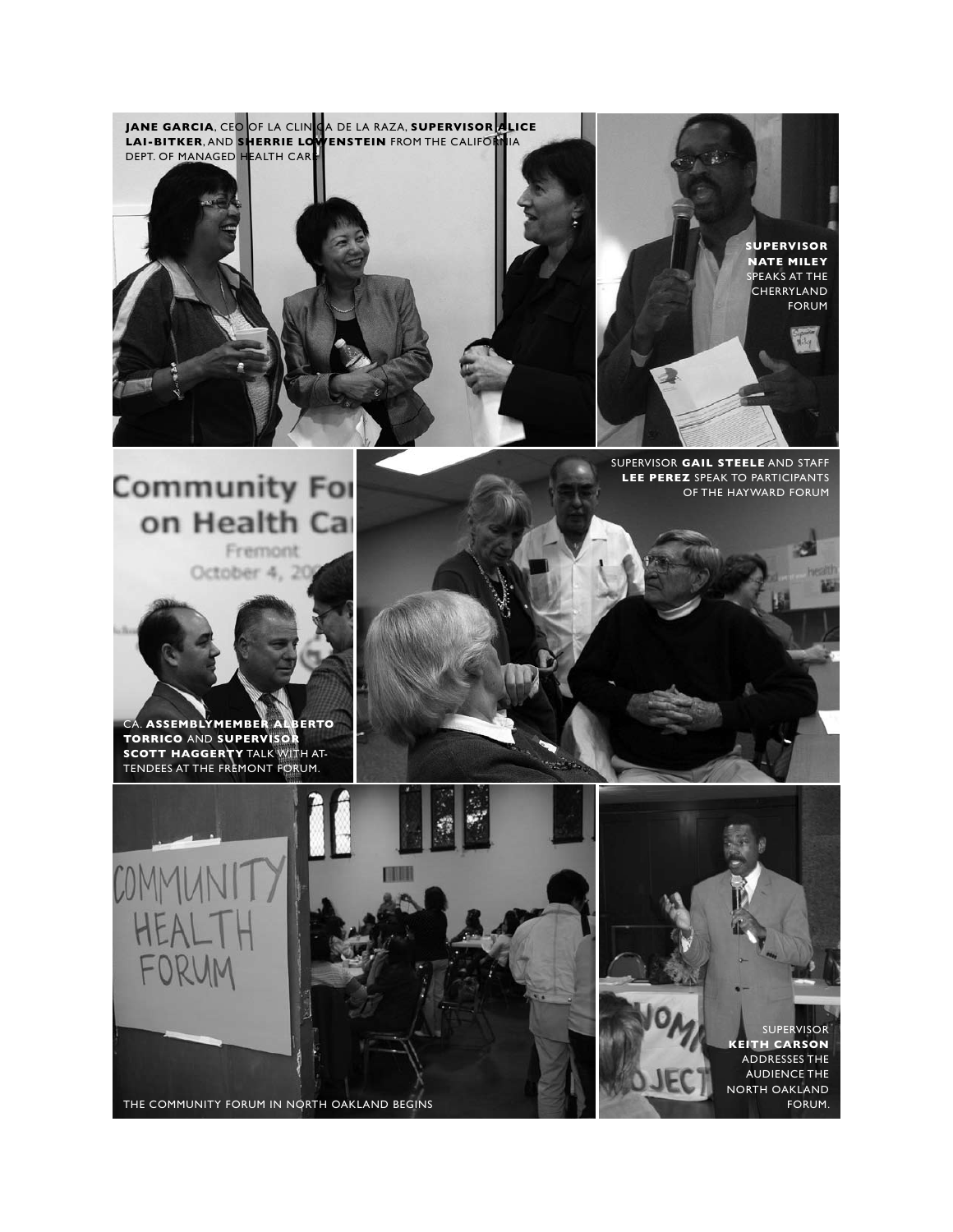### Introduction

Covering the uninsured continues to be a top challenge for national, state, and local governments. Despite the recent setback in the California State legislature in its effort to pass a State health care reform plan, health care reform remains an active topic in the national media and in the public eye. The following is a summary report of the Alameda County Board of Supervisors' forums on health access and the uninsured that were held from September through October 2007.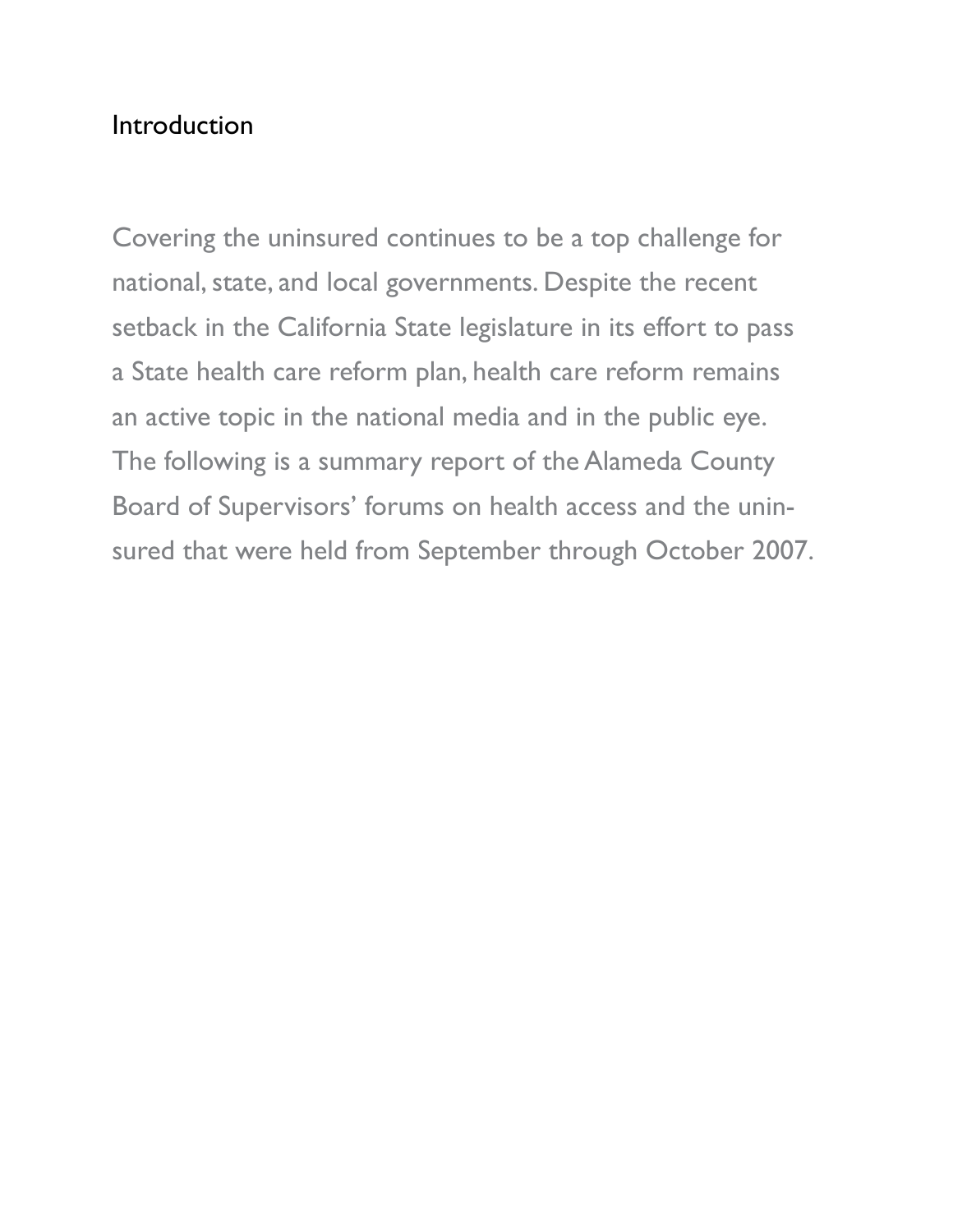### Background : Profile of the Uninsured in Alameda County



\* Due to rounding, numbers may not add to 100%.

- 2 Ibid.
- 3 Ibid.
- 4 The County Medically Indigent Services Plan (CMSP) covers uninsured Alameda County residents whose income is below 200% FPL.

Source: California Health Interview Survey, 2005.

<sup>5</sup> The most recent California Health Interview Survey for which data is available is 2005. The 2005 Federal Poverty Level (FPL) guidelines for a family of 3 were as follows: 100% FPL: \$16,090; 200% FPL: \$32,180; 300% FPL: \$48,270.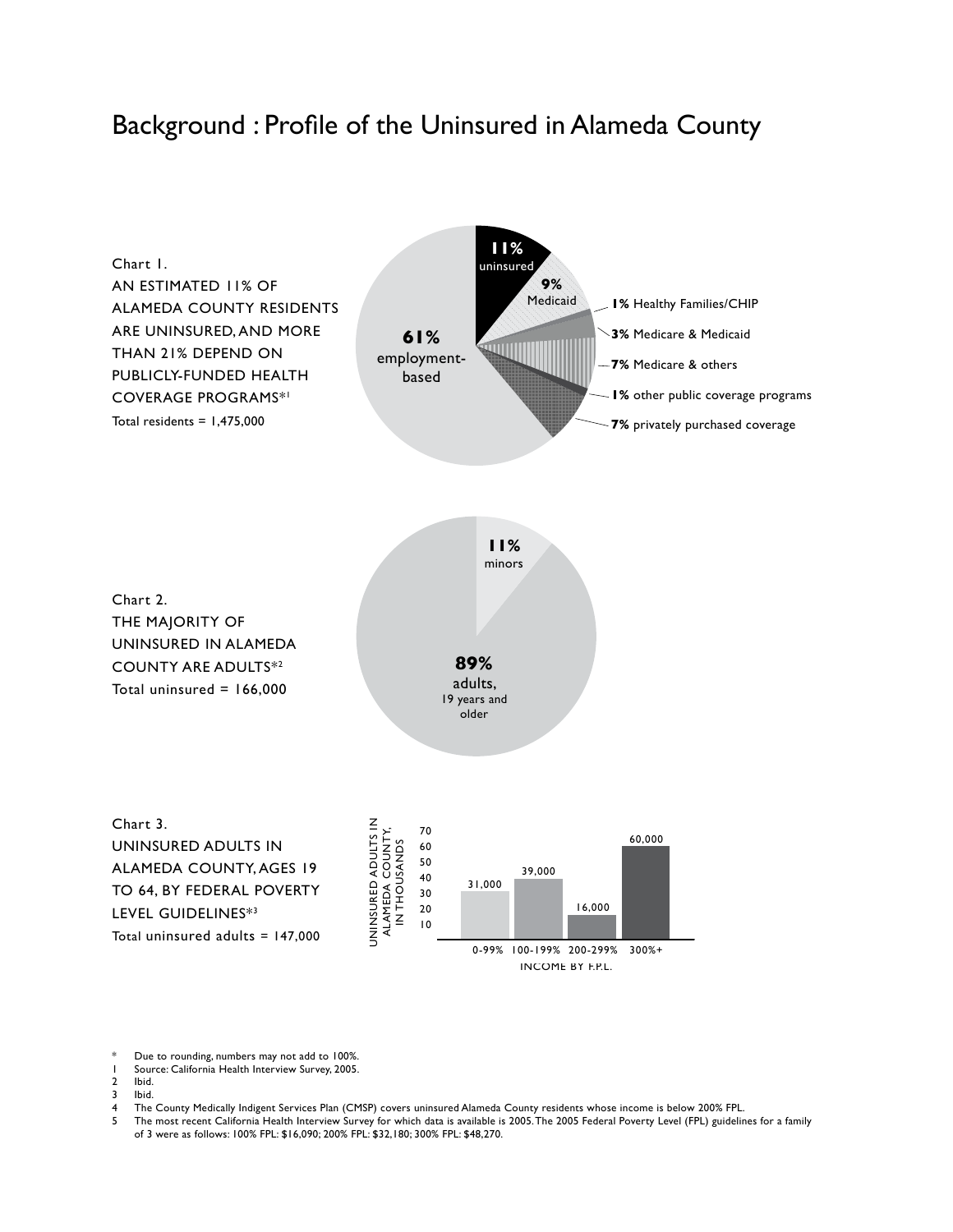Increasingly health coverage is becoming unaffordable for families. Employers too struggle with the rising costs of covering their workers.The National Coalition on Health Care reports that "Premiums for employer-based health insurance rose by 7.7 percent in 2006. Small employers saw their premiums, on average, increase 8.8 percent." It is likely that the number of uninsured in Alameda County will increase even more if the economy worsens.

According to the 2005 California Health Interview Survey, an estimated 11 percent of the residents of Alameda County, California are uninsured, and approximately 21 percent of residents depend on publicly funded health coverage programs: Medicare, Medi-Cal (Medicaid), and Healthy Families. Approximately 61 percent of Alameda County residents are insured through their employer [see Chart 1].

Alameda County is close to achieving universal coverage among all children in Alameda County approximately 19,000 children need coverage [see Chart 2]. With federal and state support, Alameda County can close this gap in the near future.

More politically challenging is covering the approxmately 147,000 adults in Alameda County who are uninsured. According to the California Health Interview Survey 2003, the most commonly stated reasons for being uninsured in Alameda County were:

- Can't afford to purchase coverage / too expensive
- Changed employer / lost job
- Healthy (no need) / don't believe there is a need
- Not eligible because of citizenship status
- Not eligible because of working status

Insurance does not guarantee good health or convenient access to health care, but it does have a significant role in access to services, and in people's perceptions about their own health. According to the California Health Interview Survey 2005, the uninsured are more likely to report "fair" or "poor" health status than the insured, but are less likely to have a usual source of care than the insured.

In Alameda County, a county with a high cost of living, most of the uninsured fall at two ends of income scale, as defined by the federal government's poverty level guidelines [see Chart 3]. The largest group of uninsured adults—approximately 70,000 people—fall under 200% of the federal poverty level (approximately \$32,180 for a family of three in 2005).

The second largest group of uninsured adults—approximately 60,000—are above 300% of the federal poverty level (approximately \$48,270 for a family of three in 2005).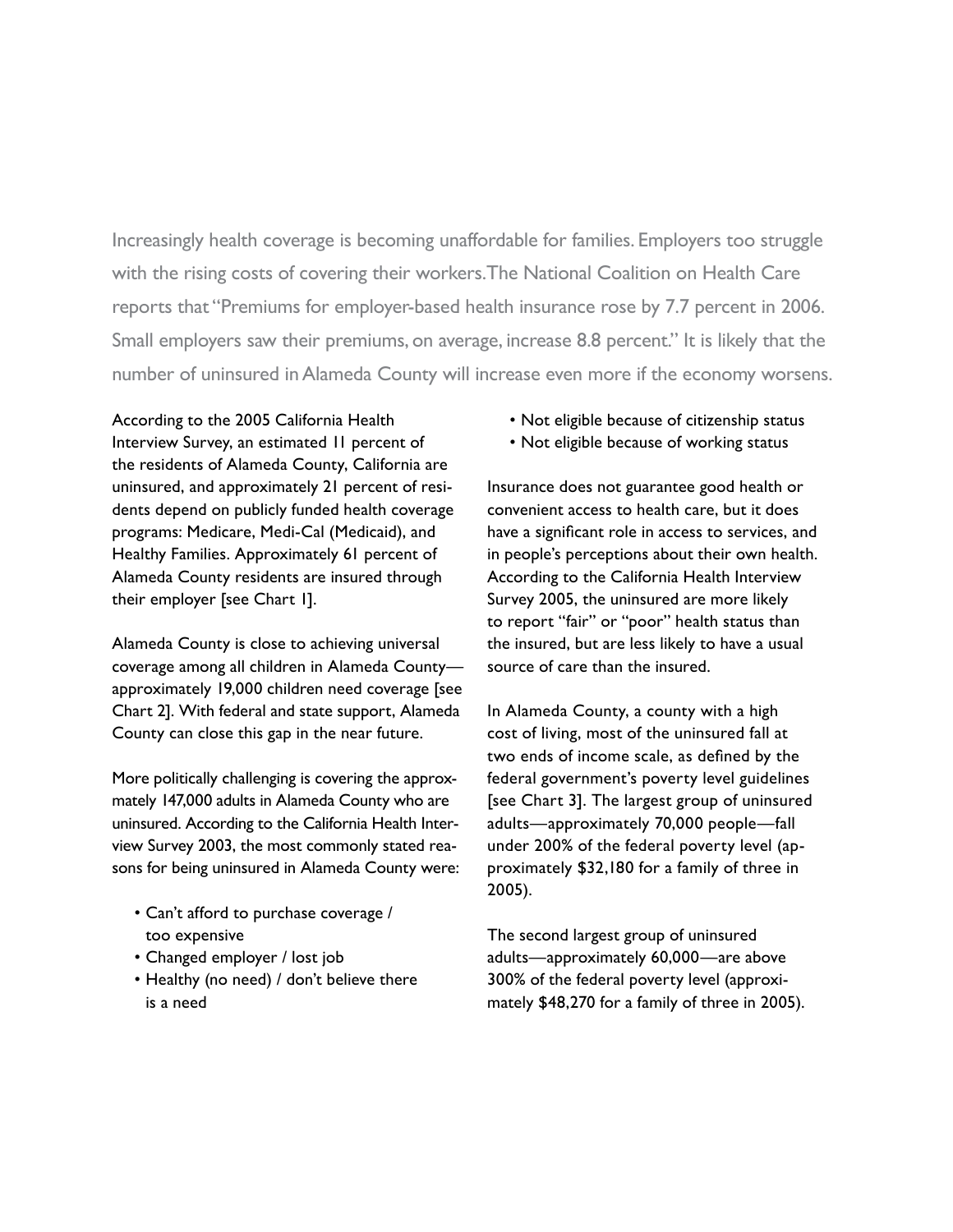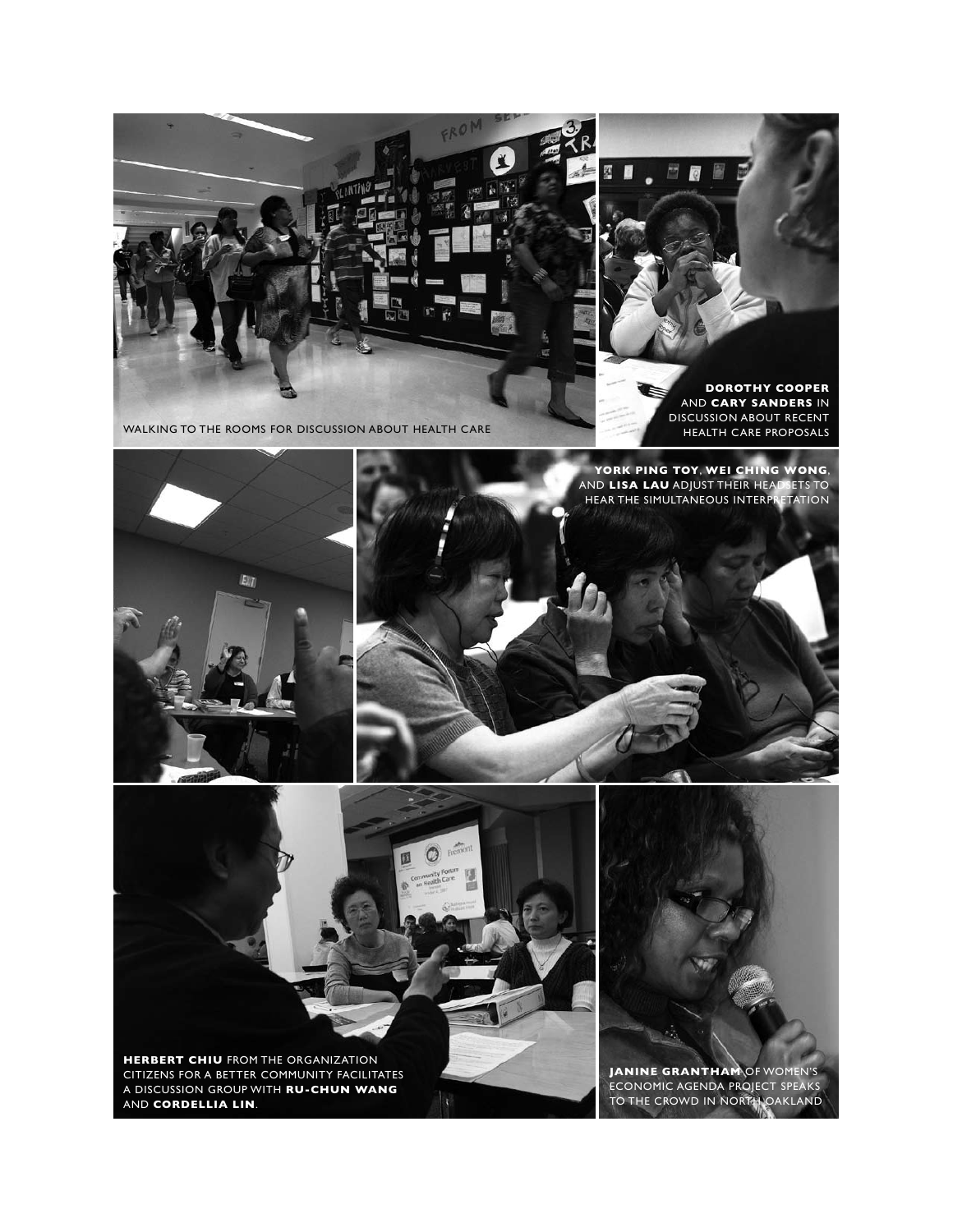# Background of the 2007 Forums on Health Access and the Uninsured

In 2007, the Alameda County Board of Supervisors met with former Assemblymember Wilma Chan, the Alameda County Health Care Services Agency, the Alameda County Access to Care Collaborative, and community-based organizations to begin to organize a series of community forums on access to health care in Alameda County. Organizers began meeting in June and continued to meet throughout the summer, culminating in seven community forums that were held from September through October 2007.

Each community forum opened with a general session featuring speakers on health care reform or a panel of speakers. With support from the Alameda Alliance for Health, simultaneous language interpretation was provided in Spanish, Chinese, Vietnamese, Korean, Cambodian, Farsi, and English. Oakland Community Organizations and Asian Health Services provided the headset equipment for simultaneous interpretation.

Following each opening session, attendees gathered in small facilitated discussion groups to respond to a set of questions on health care reform and services for the uninsured. More than 40 volunteers from community-based organizations who were trained in facilitation posed the questions regarding insurance and access to the groups. The following is a summary of the results of the discussions that occurred at the forums.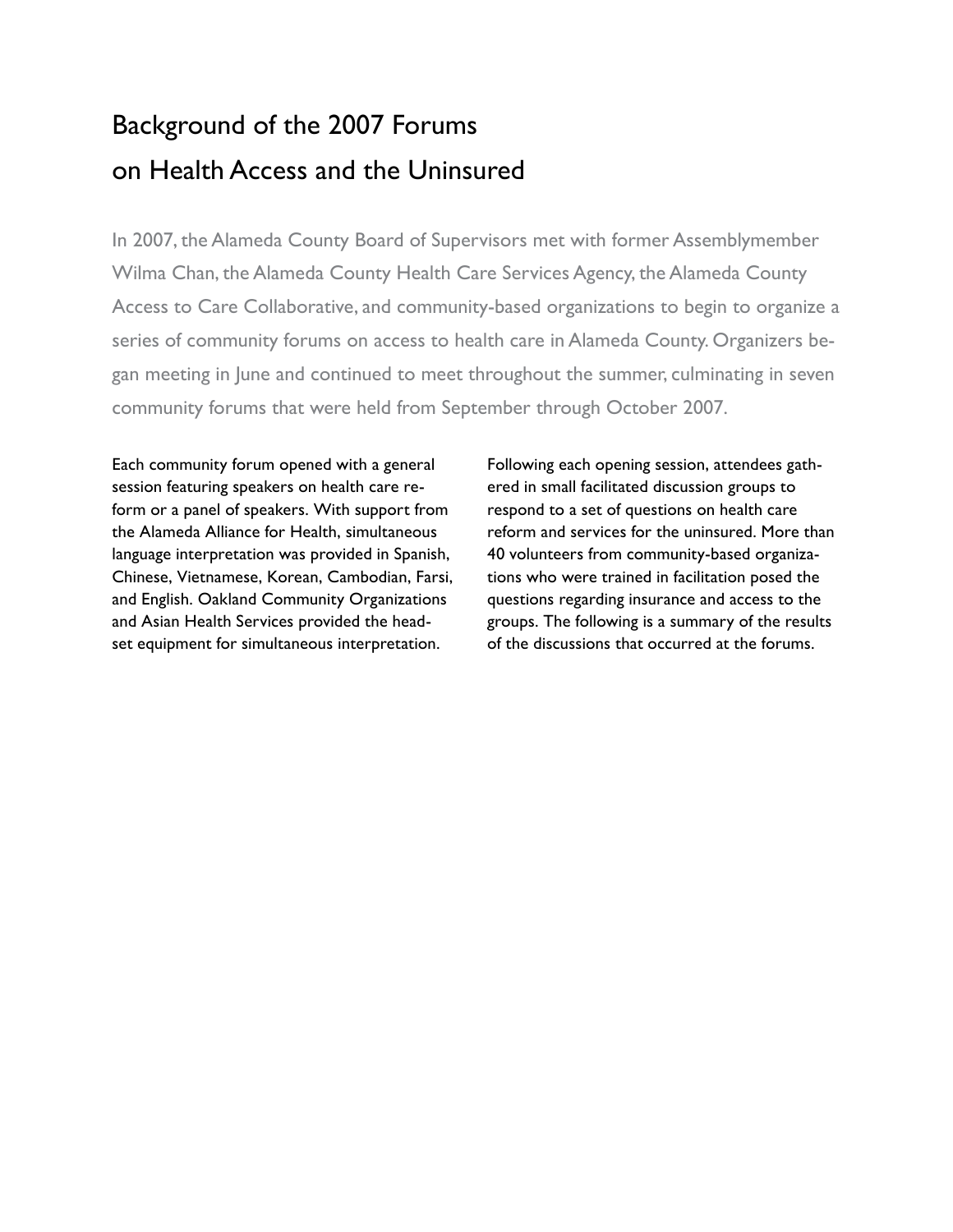## Results of the 2007 Forums

![](_page_9_Picture_1.jpeg)

Meeting in discussion groups in North Oakland

More than 450 people throughout Alameda County attended the community forums. Forums were held in each of the five Board of Supervisors districts: Ascend Elementary School in the Fruitvale district of Oakland; Cherryland Elementary School in Cherryland, an unincorporated area; Washington Hospital in Fremont; First Congregational Church of Christ in North Oakland; City Hall in Union City; Tiburcio Vasquez Health Center in Hayward; Siliman Activity Center in Newark.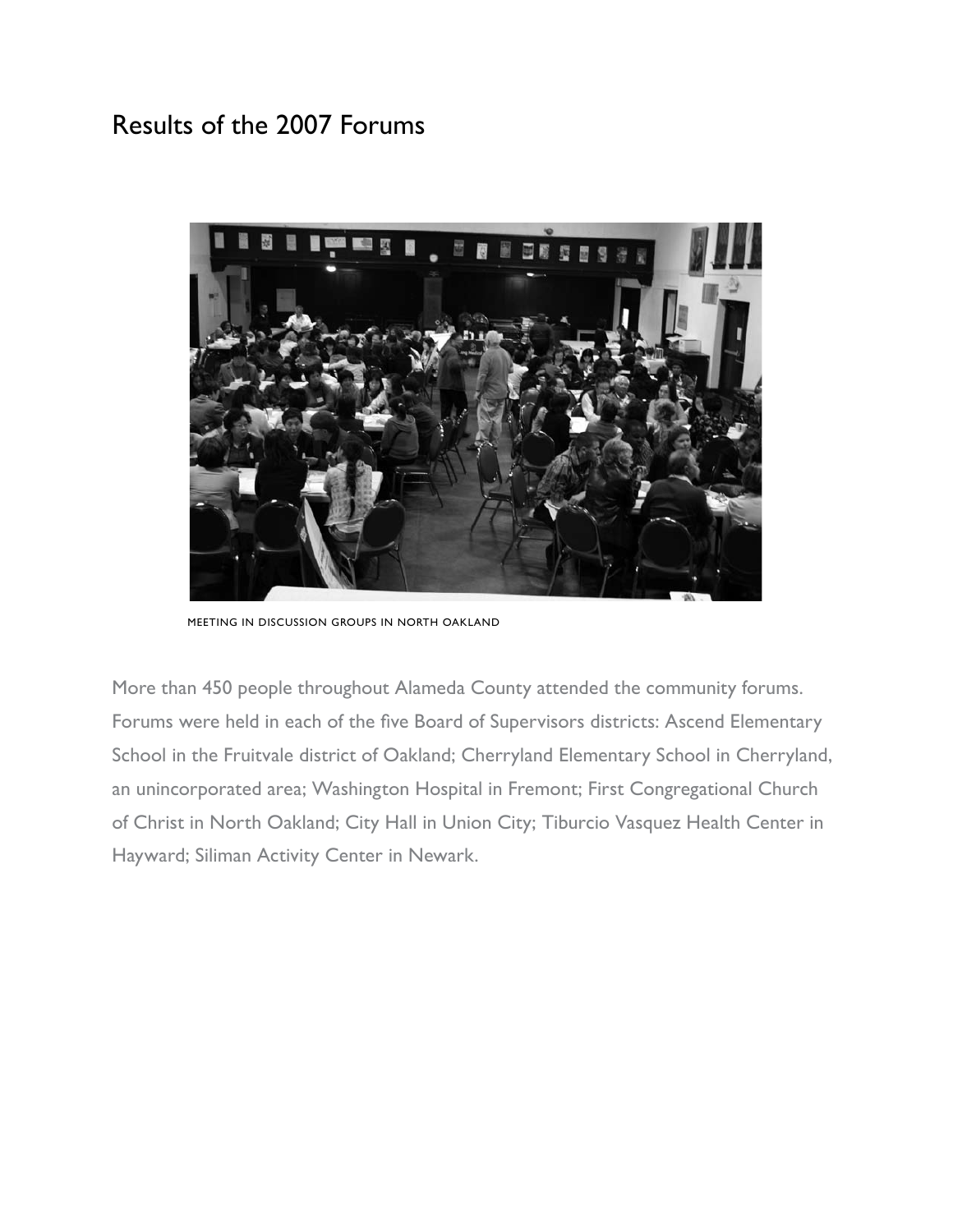There were consistent, recurring themes in the comments received:

#### **Concerns**

- When asked about main concerns getting health care, **cost was by far the greatest concern** expressed by participants.
- Many participants raised concerns that **preexisting conditions** were preventing them from getting private health coverage. Many seeking private insurance coverage expressed frustration over only being offered very expensive plans—or being denied coverage altogether—on the basis of pre-existing health conditions.
- Participants often raised a desire to have better information on health coverage and public programs. The **eligibility requirements and the bureaucracy** of getting coverage were also main concerns and the source of much confusion.
- Participants reported many **difficulties signing up for Healthy Families or Medi-Cal**, primarily due to eligibility: that is, people were not eligible because their income was too high (sometimes by only a slight amount), or they did not meet the categorical requirements (i.e. not a parent with dependent children, not a U.S. citizen). Many people also reported that they could not gather all of the documentation to prove immigration/citizenship status, or that they needed language assistance while filling out the applications. In general, most participants who applied to Medi-Cal or Healthy Families reported needing assistance completing the forms, or that

the process and time to complete the forms was extremely complicated and difficult. Many needed **language assistance** while filling out the applications.

- Another large concern was the **long wait times** to get a medical appointment. Some people also reported a lack of access to lowcost **dental care and specialty care**.
- The next largest issue was having **adequate language access** for patients whose English is limited.
- A number of people raised concerns about receiving **poor quality treatment**.
- Lastly, a number of people reported problems with **transportation** to health care services.

#### **Suggestions**

- When asked how they would like to see services improved, the discussion was overwhelmingly focused on a desire for **universal health care paid for by the government.** In addition, more short-term, immediate suggestions were given.
- Frequent suggestions were: having more **outreach** to the community about available programs, assisting people with where to go for care, and making it easier to enroll into programs, without so much paperwork.
- **Shortening the wait time** to get a medical appointment, and the wait time to see a doctor once in the doctor's office, were recurring suggestions.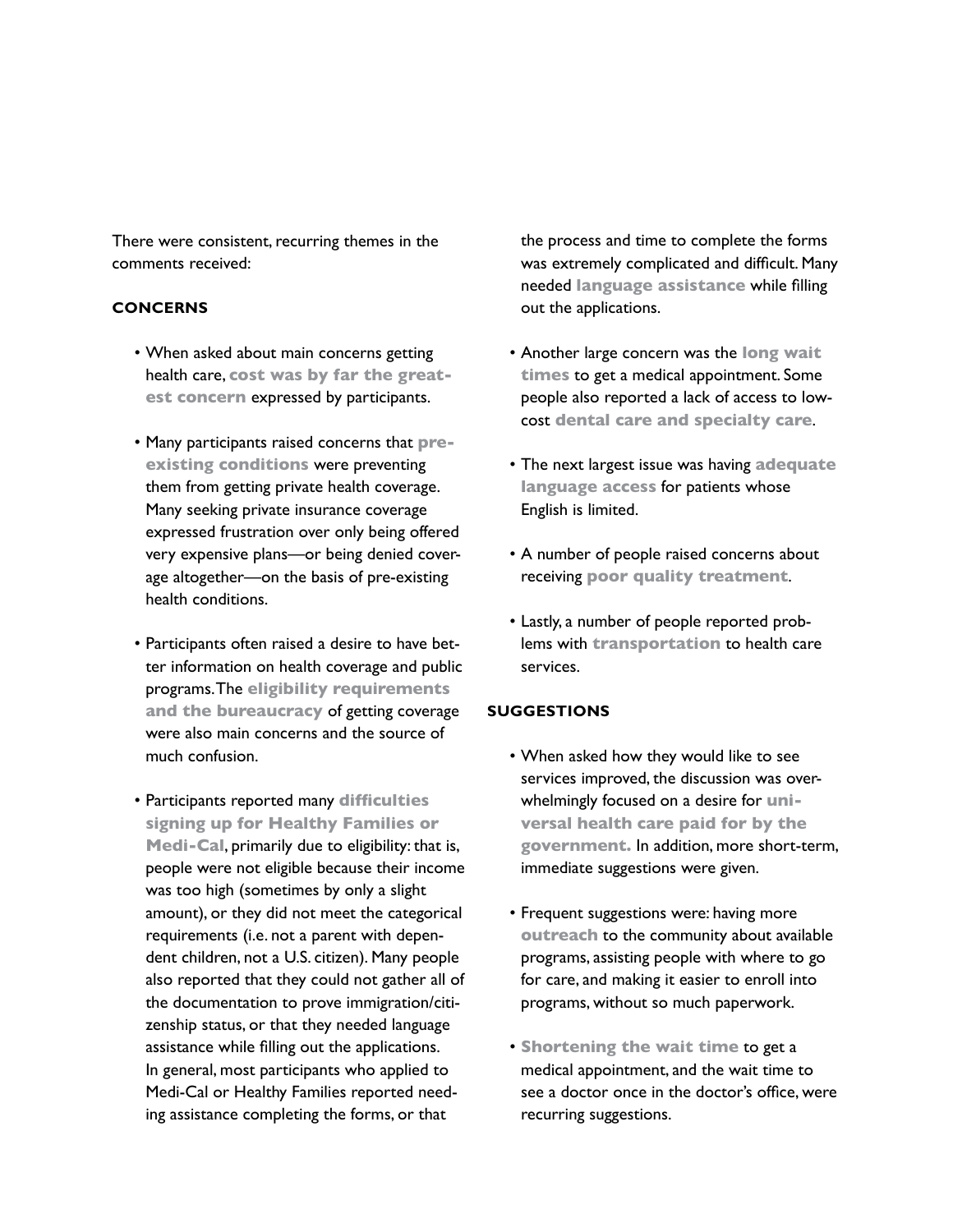- **Improving language access** at the clinics and hospitals with interpreters, and the desire for translation of prescriptions and outreach pamphlets was raised numerous times.
- Also requested multiple times were: **more access to dental care, transit vouchers**, and **weekend and night hours**.

#### **Response to Recent Proposals to Reform Health Care and Improve Services**

- When asked their opinions about recent proposals to mandate individuals to purchase insurance, most people either said this was **not fair because insurance was too expensive** to purchase, or that **they would purchase it voluntarily if it was affordable.**When asked how much they would be willing to pay, people had a variety of answers but all expressed a willingness to pay, ranging from \$15-\$100 each month. Many said that if lawmakers pass an individual mandate for health coverage similar to the requirement to have car insurance, there would need to be a sliding-fee scale.
- When asked about presenting **citizenship documentation** to receive subsidized services, most people expressed a dislike for this policy, but were accustomed to having to produce identification when accessing health services. However as one health care provider stated, "As a nurse, I'm not comfortable denying care to anyone because they don't have ID."
- Regarding recent proposals to offer **health insurance premium discounts or incentives** to encourage healthy behaviors (i.e. quitting smoking, fitness), feedback was mixed. **Many people believed this was not fair across the board.** For example, some people supported higher premiums for smokers, but generally most opposed higher premiums for less "fit" people, because as one group said "Fitness is related to [financial] resources."
- Regarding any future expansion of health care services to serve the uninsured, the most discussion and enthusiasm occurred around **increasing drop-in hours, weekend and evening hours at clinics**, and **locating clinics at sites that are convenient and accessible,** such as schools, senior centers, and near BART. Retail-based clinics received both support and criticism.
- There was **positive response** to the concept of a **1-800 phone number** for uninsured people to call for medical advice and health insurance information, with **several caveats**: short wait times if being placed on hold, no busy tones, multiple languages offered, and coordination of referrals to a larger health care system that has the ability to follow up with callers and their long-term medical needs.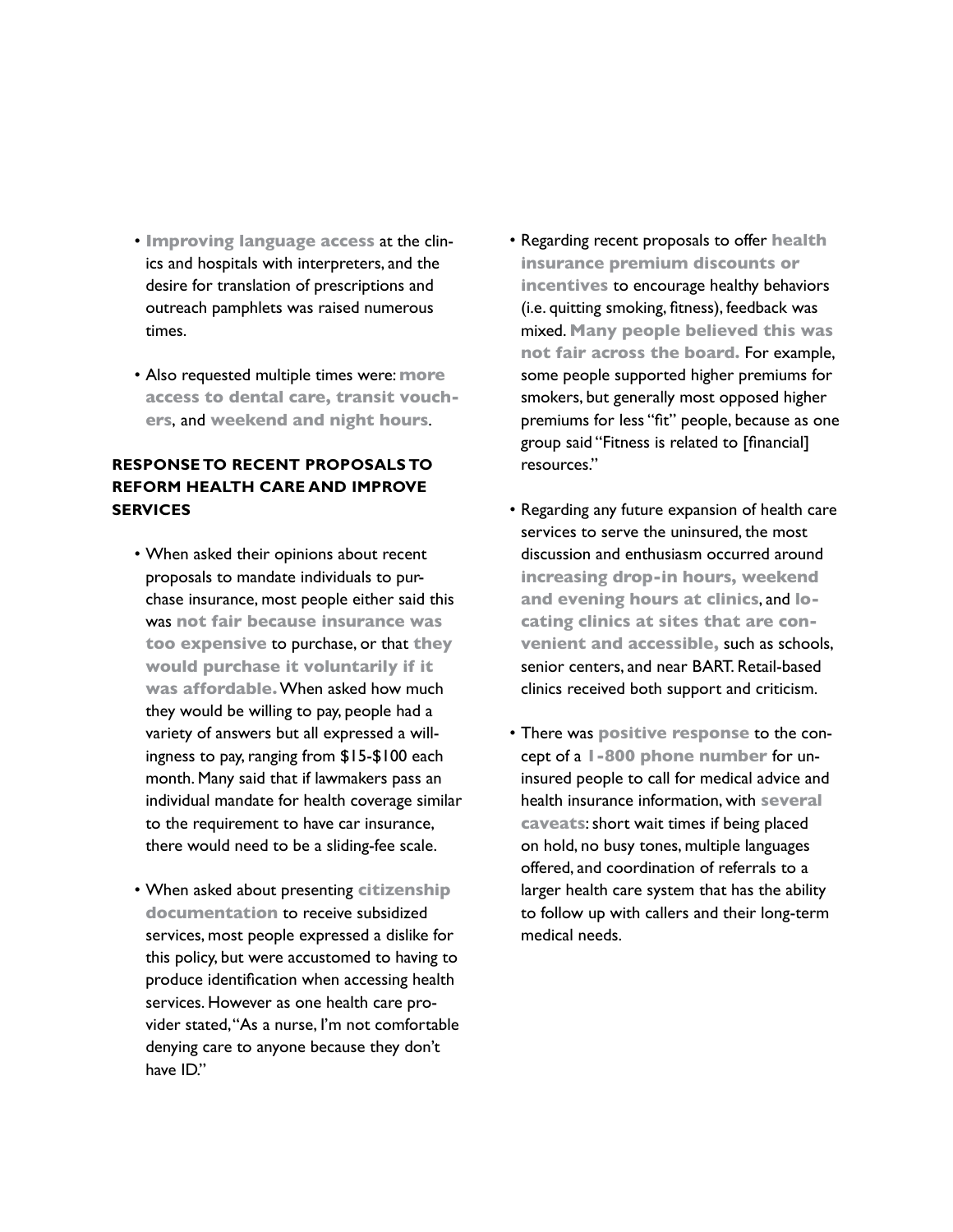![](_page_12_Picture_0.jpeg)

**Joel Garcia,** CEO of Tiburcio Vasquez Health Center engages with community members at Supervisor Gail Steele's forum.

**Laura Perez** of the Street Level Health PROJECT WRITES UP notes from the discussion group.

![](_page_12_Picture_3.jpeg)

Discussion group members discuss the barriers to health care for the Afghan community. Pictured: **Noor Mohammad Jawshan**, **Hamida Ashufta**, and **Rona Popal.**

City of Fremont Councilmember Steve Cho meets with Sarah Chan before the Fremont forum

![](_page_12_Picture_6.jpeg)

![](_page_12_Picture_7.jpeg)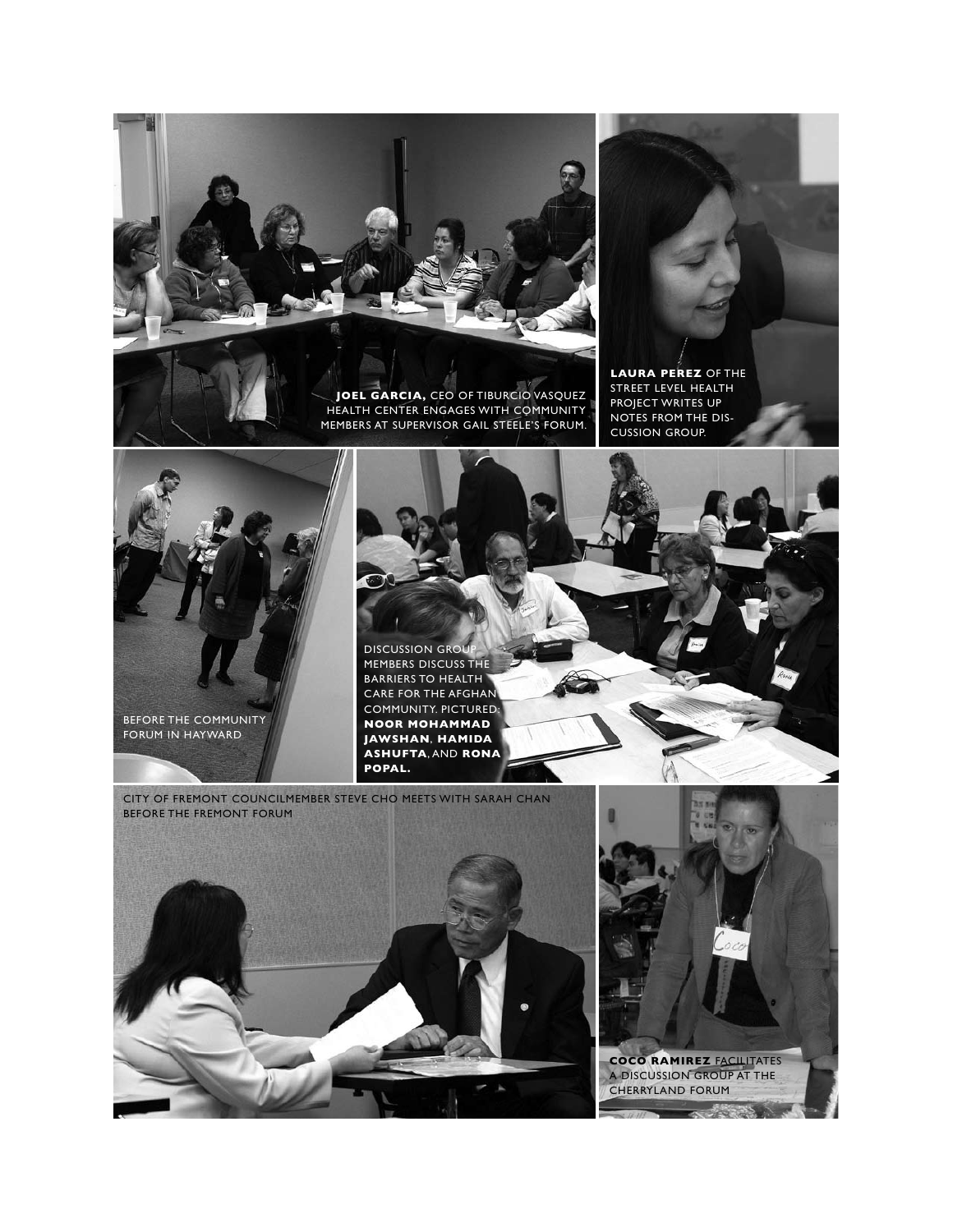#### **Acknowledgements**

The Alameda County Board of Supervisors wishes to thank everyone who attended the forums. Your ideas, feedback, and critical comments are valuable to us as we endeavor to increase access to health care for all residents of Alameda County.

We thank the following organizations for co-sponsoring the community forums: the Alameda County Access to Care Collaborative, Alameda Alliance for Health, Alameda County Health Care Services Agency, Alameda County Medical Center, Alameda County Public Health Department, Alameda County Social Services Agency, Alameda Health Consortium, Asian Health Services, Asian Immigrant Women Advocates, Bay Area Immigrant Rights Coalition, California Immigrant Policy Center, Centro Legal de La Raza, Cherryland Elementary School, Cherryland PTA, Citizens for Better Community, City of Fremont, First Congregational Church of Oakland, Fruitvale Merchants' Association, Healthy Oakland, La Clinica de La Raza, LifeLong Medical Care, Lucha Unida Del Jornalero, Mujeres Unidas y Activas, Native American Health Center, Newark City Council, Oakland Community Organizations, Schuman-Liles Clinic, Spanish Speaking Citizens' Foundation, Tiburcio Vasquez Health Center, Tri-City Health Center, Tri-City Homeless Coalition, Union City Council, The Unity Council, Washington Hospital Healthcare System, Women's Economic Agenda Project.

The Supervisors thank our staff: Ruben Briones, Amy de Reyes, Jean Fong, Seth Kaplan, Lee Perez, Josh Thurman and Lucy Wicks. We also thank: Wilma Chan for initiating the planning of the forums; Luella Penserga, Leah Stevralia, Hilda Ochoa, Elizabeth Ante and Darouny Somsanith of the Alameda Health Consortium for organizing the forums with the Board of Supervisors and the co-sponsors.

Funding and in-kind support for the forums and this report was generously provided by: The California Endowment, and the Community Voices Initiative of the W.K. Kellogg Foundation. Photography by: Rick Rocamora, Ben Wang, and Jennifer Co. Graphic design by: Christine Wong Yap.